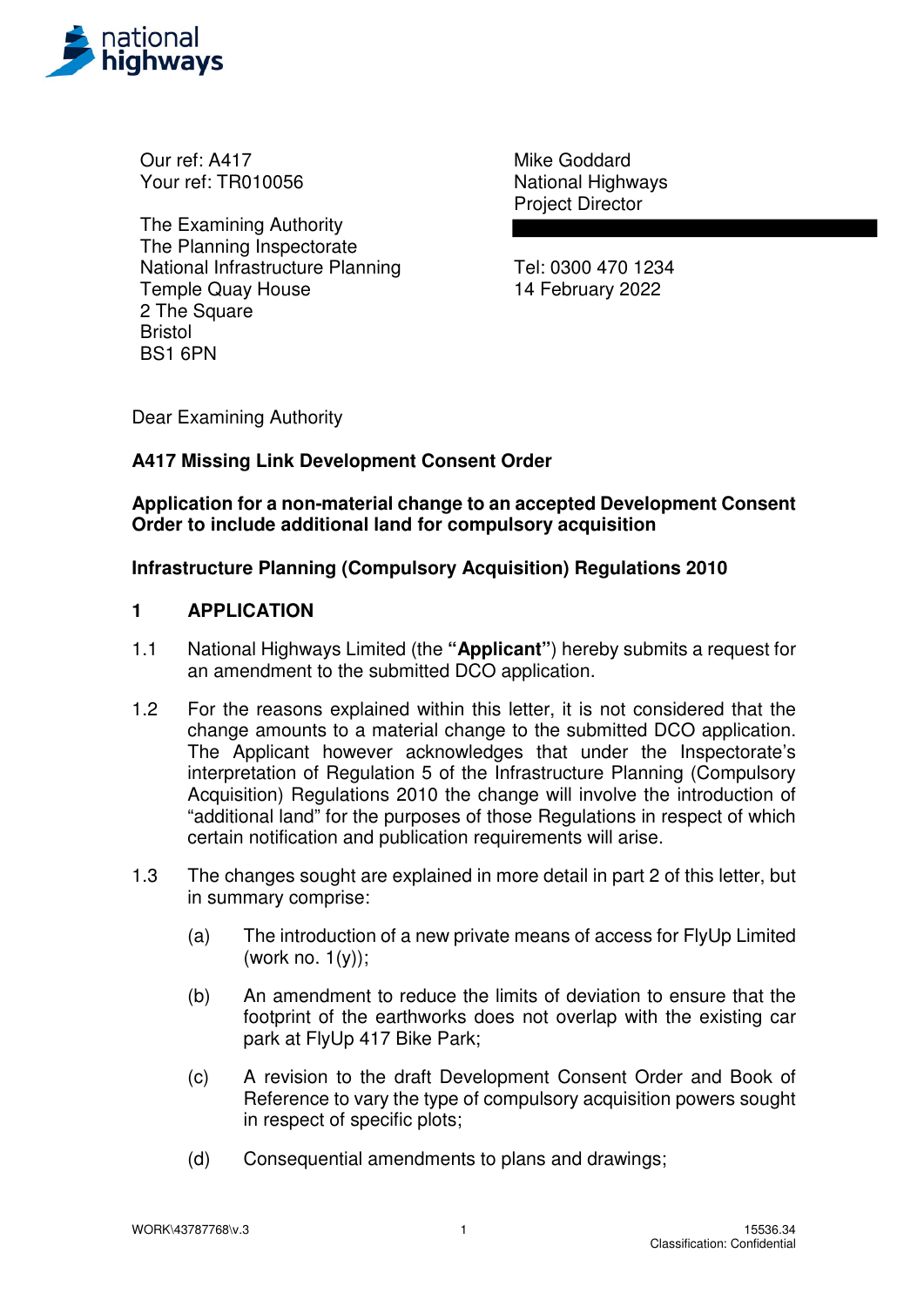- 1.4 The plots affected by the change are listed as 1/19, 1/19a, 1/19b, 1/19c, 1/19d, 1/19e, 1/19f, 1/19h and 1/19j in the Book of Reference (Document Reference 4.3 [APP-026]) submitted with the DCO application. All of those plots are identified as being subject to compulsory acquisition or temporary possession.
- 1.5 As part of its change the Applicant would change the area and in some cases location of those numbered plots, and create new plots 1/19o to 1/19v (inclusive). All of those plots are sub-divisions of existing plots in the freehold ownership of FlyUp Limited and listed in paragraph 1.4 above.
- 1.6 The Applicant advised the Planning Inspectorate of its intention to seek this change on 2 February 2022.

### **2 REASONS FOR AND SCOPE OF THE NON-MATERIAL AMENDMENT SOUGHT**

- 2.1 This change request seeks to provide for the reinstatement of an existing car park at FlyUp Limited's downhill bike centre following construction of the scheme and the realignment of the customer access route along a separate private means of access to the premises.
- 2.2 This change is proposed to accommodate concerns raised by FlyUp Limited, who, as an affected landowner, considers that the permanent relocation of their access track behind their house would lead to a detrimental effect as it would be used by vehicles travelling to the existing car park after the construction phase is complete as well as vehicles travelling to the house and uplift busses. FlyUp Limited have also raised concerns about long term impacts on its existing parking facilities.
- 2.3 The change proposed by National Highways would involve:
	- (a) Changes to the proposed access track to include a revised 'customer access' which runs between the A417 and the house. Residential access would be retained along the southern proposed access which remains necessary for construction.
	- (b) Car parking returned to current arrangement through engineering changes to the slope gradient in the area.
	- (c) Temporary car park removed following construction.
- 2.4 This would see the business operation returned largely to its current form, with the exception of access changes to include a 'residential access' which follows the access to be constructed as part of the scheme, and a 'customer access' which would route to the north of the outdoor jump field and in front of the residential property.
- 2.5 Delivery of the proposed change would also require amendments to the compulsory acquisition powers sought by the Applicant. As explained at the first Compulsory Acquisition Hearing, no extension of the scheme redline is required to accommodate the change. However, some land plots

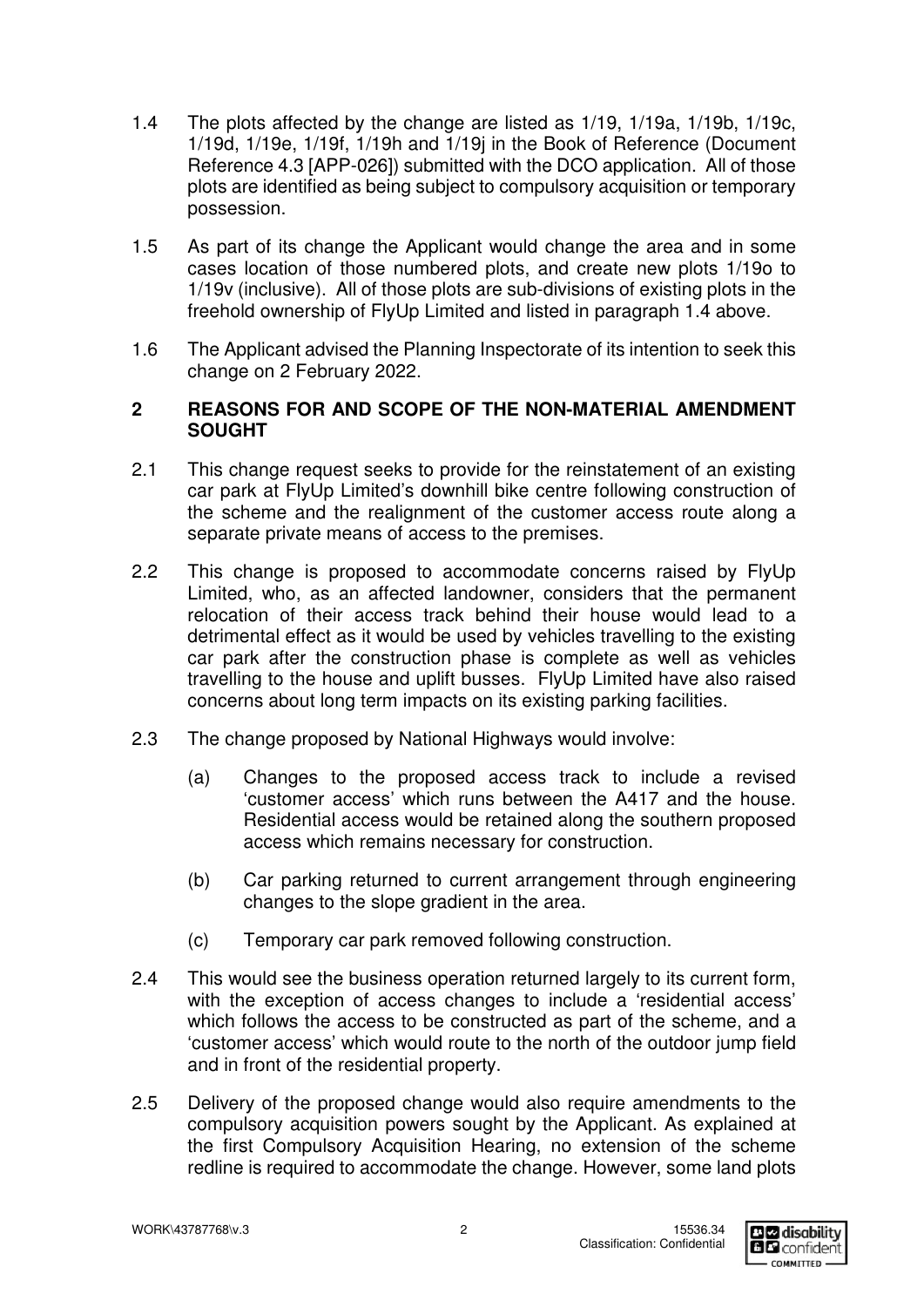would need to be subject to a different type of compulsory acquisition or temporary possession to that currently envisaged by the scheme.

- 2.6 There would be some decreases and some increases in land take category as shown in the table within the Applicant's letter of 2 February 2022 notifying the Examining Authority of the Applicant's intention to make a change request. Design refinements in the affected area have also enabled the Applicant to identify significant reductions in overall land take.
- 2.7 Overall, there would be a reduction in land acquisition or temporary possession powers in the amount of 8,171 square metres. That figure is slightly lower than that anticipated when the Examining Authority was notified of the Applicant's intention to make a change request on 2 February 2022, by approximately 650 square metres. The primary reason for that reduction is to offset land taken for the new customer access to FlyUp which has been identified in the preparation of the detailed drawings required to support this change application.

# **3 ASSESMENT OF THE CHANGE REQUESTED**

- 3.1 The proposed design amendments would not result in any changes to the overall assessment and conclusions of likely significant effects presented within the Environmental Statement (ES) chapters (Document 6.2, APP-032 to APP-049) and Environmental Statement - Updates and Errata (Rev 1) (Document 6.7, REP2-010).
- 3.2 Having reviewed the ES, the main potential area for change related to revised mitigation planting:
	- (a) Mitigation planting proposed to screen the mainline from key views is to be relocated from an area adjacent to the A417 to an area to the south of the proposed access road. Given this mitigation would be relocated as part of the change, no material change to likely significant effects presented in the Landscape and Visual Assessment is expected (Document Reference 6.2, Chapter 7, APP-038).
	- (b) Mitigation planting proposed to offset vegetation loss along the A417 is to be relocated to the southern edge of the A417 to the plot southwest of Flyup business, adjacent to existing downhill bike tracks. Given this mitigation would be relocated as part of the change, no material change to likely significant effects presented in the ecological assessment is expected (Document Reference 6.2, Chapter 8, APP-039).
- 3.3 All of the identified amendments to the design are minor and set within the red line boundary for the scheme. Given the nature of the proposed design changes, for all of the environmental topics there would be no change (adverse or beneficial) to the assessment presented in the ES. Consequently no further environmental information is required to be submitted in connection to this change.

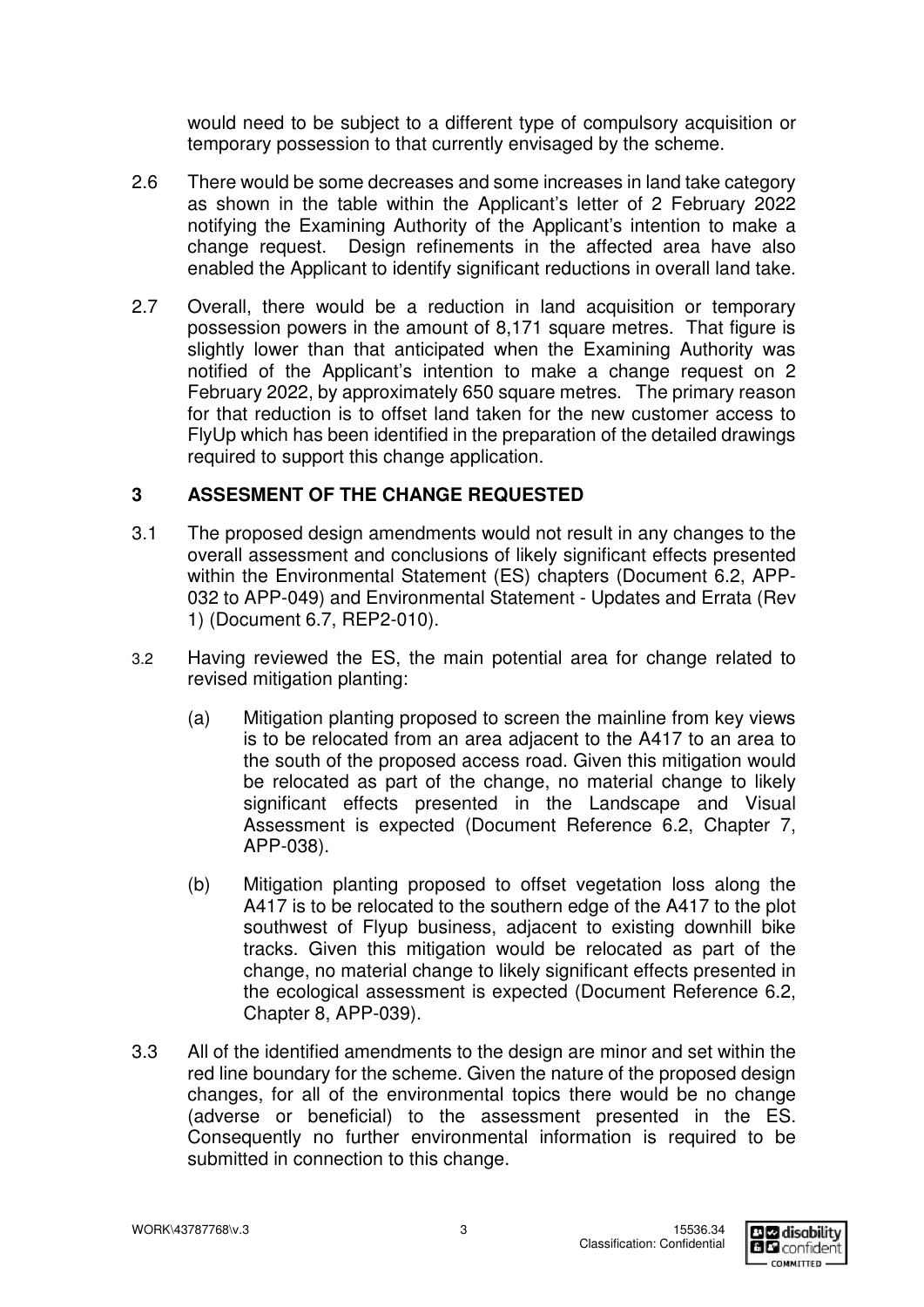# **4 CONSULTATION WITH AFFECTED LANDOWNERS**

- 4.1 The Applicant explained the consultation that it carried out with the primary affected landowner – FlyUp Limited – prior to making this non-material change request in its previous letter to the Examining Authority of 2 February 2022.
- 4.2 The Applicant will comply with all necessary requirements of publication, notification and consultation of the Infrastructure Planning (Compulsory Acquisition) Regulations 2010 in respect of this change request.

# **5 TIMING**

5.1 The Applicant provided an explanation as to how the examination timetable could accommodate the proposed change request in its notification letter dated 2 February 2022. It proposes to follow that programme, and would alert the Examining Authority immediately in the event of unforeseen circumstances affecting that programme.

# **6 DOCUMENTATION**

- 6.1 The following documents required under Regulation 5 of the Infrastructure Planning (Compulsory Acquisition) Regulations 2010 have been submitted on today's date for Deadline 4 as part of the examination of the A417 missing link scheme:
	- (a) Updated Book of Reference;
	- (b) Updated land plans identifying the additional land/land affected by the provision; and
	- (c) Updated Statement of Reasons.
- 6.2 The following documents have also been submitted in support of this this change request on today's date for Deadline 4:
	- (a) Updated general arrangement plans;
	- (b) Updated works plans;
	- (c) Updated rights of way and access plans;
	- (d) Updated traffic regulation measures plans;
	- (e) Updated environmental masterplan;
	- (f) Updated trees and hedgerows to be removed or managed plans;
	- (g) Updated Environmental Statement figure showing Retained Vegetation; and
	- (h) An updated version of the draft DCO and Explanatory Memorandum (clean and tracked).

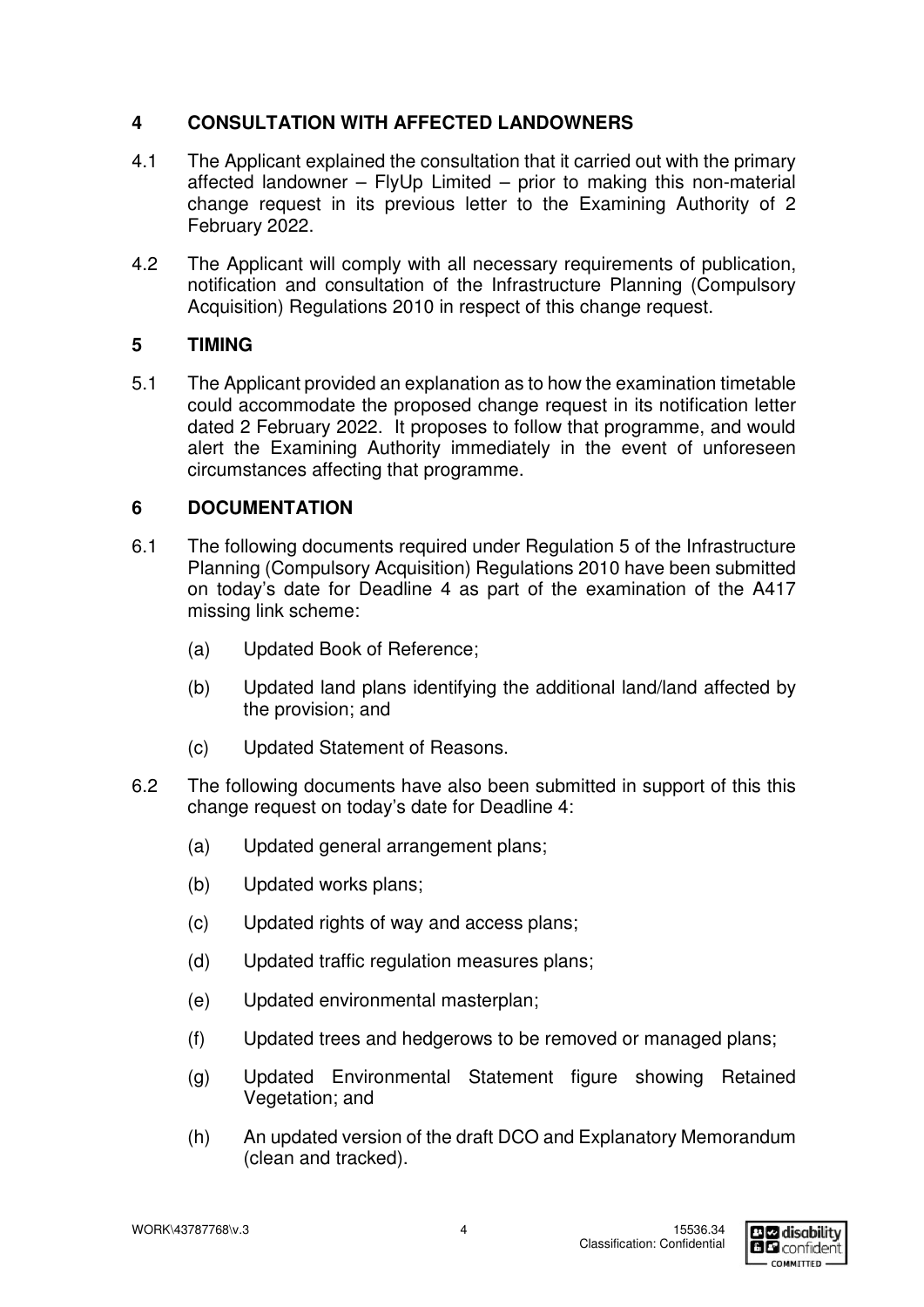#### Other consents and licences

6.3 The Applicant can confirm that there is no impact anticipated on any of the other consents or licences required for the scheme as a result of the proposed change. It is not expected that the change would present any impediment to obtaining those consents or licences.

### Funding statement

6.4 As set out within the Funding Statement (Document 4.2 [APP-025]) the scheme will be adequately funded through the Road Investment Strategy (RIS), using the change control processes set out in Part 6 of the Highways England Licence if required. With the change request in place, this remains unchanged and funding continues to be no impediment to the delivery of the scheme or the payment of compensation to persons affected by compulsory acquisition, temporary possession, or a blight claim. As such no update to the Funding Statement has been made as a result of the change request and the original Funding Statement submitted as part of the application remains valid.

#### **Enclosures**

- 6.5 Appended to this change request letter are:
	- (a) a schedule of those application documents and plans listed above with the consequential revisions to each document and plan identified. That schedule also confirms that there are no other changes to any other application document occasioned by this change request; and
	- (b) a tracked change version of the draft DCO (as submitted at Deadline 4) showing the amendments required in association with this change request highlighted in yellow.

## Yours sincerely



Michael Goddard National Highways Project Director

Encl. Schedule of changed application documents

Tracked changed dDCO showing change request amendments in blue

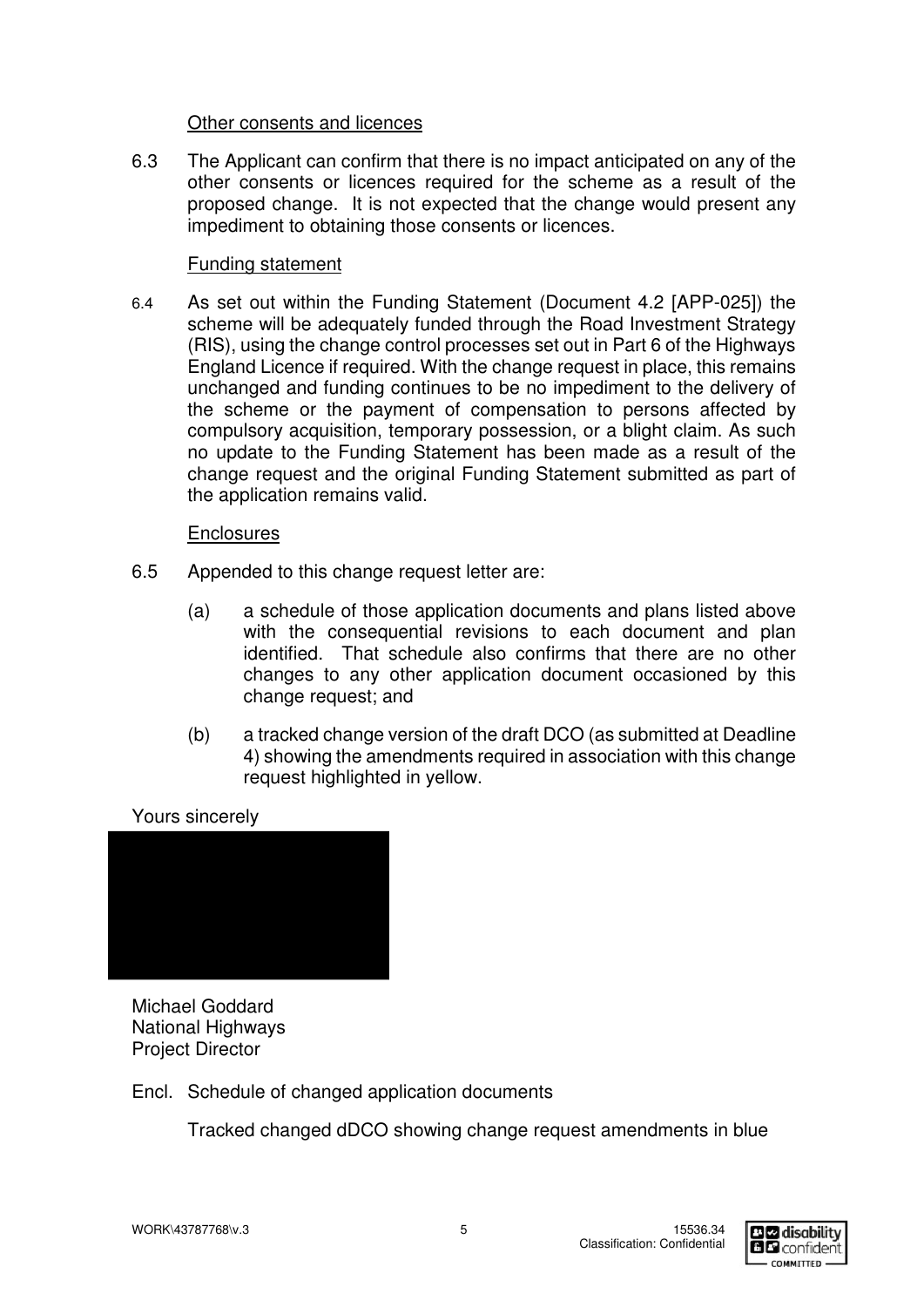# **APPENDIX - Schedule of changed application documents**

| <b>Document</b>                                            | <b>Reference</b>                                       | Change(s)                                                                                                                                                                   |
|------------------------------------------------------------|--------------------------------------------------------|-----------------------------------------------------------------------------------------------------------------------------------------------------------------------------|
| <b>Draft Development</b><br><b>Consent Order</b>           | <b>Document</b><br>Reference 3.1,<br>Rev <sub>2</sub>  | Various changes have been<br>made; these are shown<br>highlighted yellow in the<br>accompanying draft version of the<br>DCO submitted at Deadline 4.                        |
| <b>Book of Reference</b>                                   | <b>Document</b><br>Reference 4.3,<br>Rev <sub>1</sub>  | Updates made to plot numbers<br>following design changes.                                                                                                                   |
| Statement of<br>Reasons                                    | <b>Document</b><br>Reference 4.1,<br>Rev <sub>1</sub>  | Updates made to main document,<br>Appendix A and Appendix B.                                                                                                                |
| <b>ES Updates and</b><br>Errata                            | <b>Document</b><br>Reference 6.7,<br>Rev <sub>2</sub>  | Table 2.3 added which updates<br>Table 2.2 of ES Chapter 2 with a<br>limit on the Lateral Limit of<br>Deviation at Flyup.                                                   |
| <b>Land Plans</b>                                          | <b>Document</b><br>Reference 2.2,<br>Rev <sub>2</sub>  | Changes to land take proposed<br>across Flyup Ltd's land holding<br>and inclusion of additional plot<br>numbers to reflect design<br>changes.                               |
| General Arrangement<br><b>Plans</b>                        | <b>Document</b><br>Reference 2.6a,<br>Rev <sub>2</sub> | Changes made to plans to reflect<br>design changes proposed at Flyup<br>Ltd.                                                                                                |
| <b>Works Plans</b>                                         | <b>Document</b><br>Reference 2.4,<br>Rev <sub>2</sub>  | Changes made to reflect the<br>design changes proposed at Flyup<br>Ltd and addition of work number<br>$1(y)$ .                                                              |
| Rights of Way and<br><b>Access Plans</b>                   | <b>Document</b><br>Reference 2.5,<br>Rev <sub>2</sub>  | Changes made to reflect the<br>design changes proposed at Flyup<br>Ltd and additional of Private<br>Means of Access for Flyup Ltd.                                          |
| Environmental<br>Masterplan (Sheet 2<br>of 25 and 3 of 25) | <b>Document</b><br>Reference 6.3,<br>Rev <sub>1</sub>  | Changes to the proposed areas of<br>planting at Flyup Ltd due to the<br>design changes proposed and<br>introduction of a new 'business /<br>customer access' in between the |